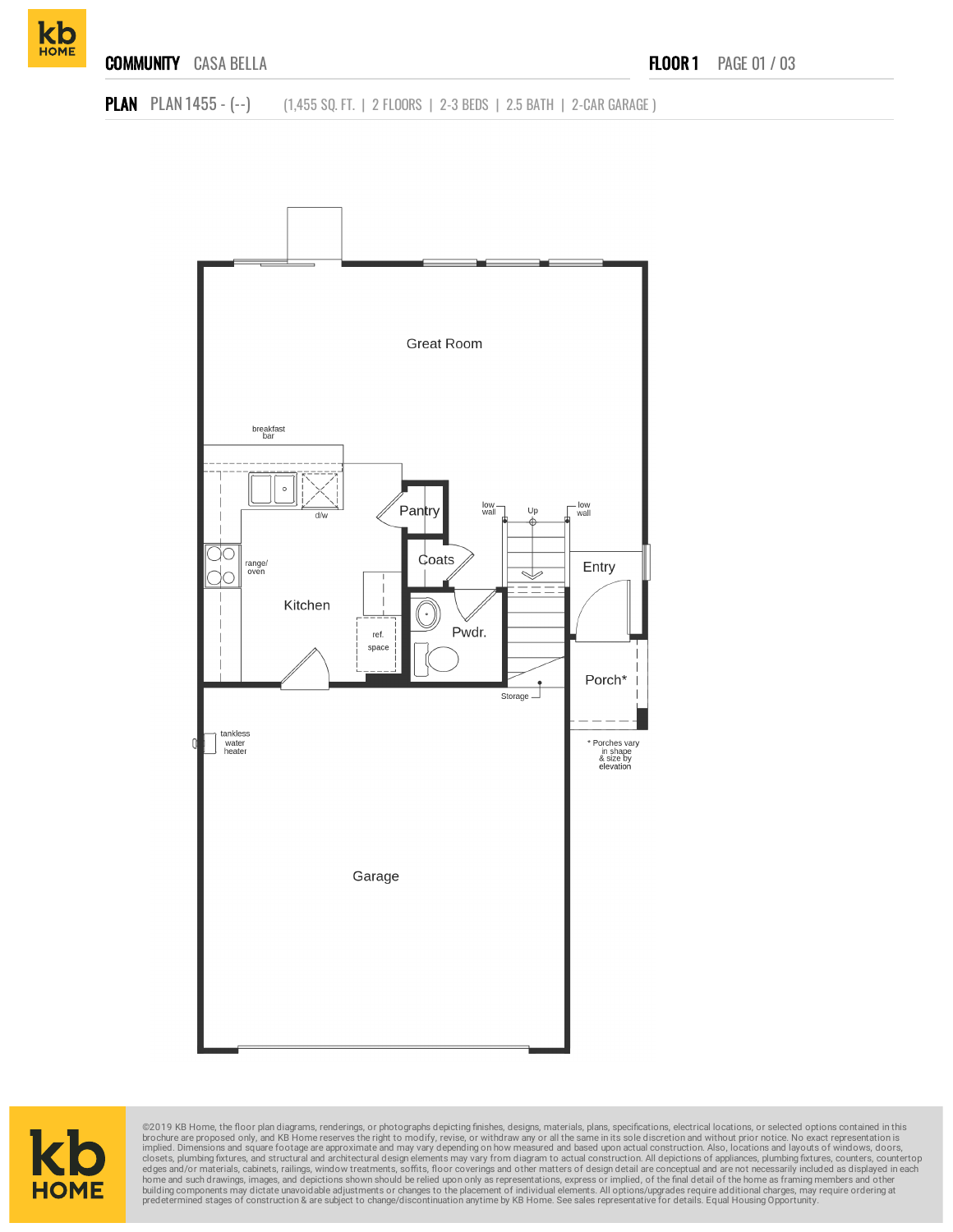





\*\*Exterior elevations selected may affect the following items:<br>the presence of a niche; the shape or size of a room (potentially<br>affecting the overall square footage of the house); and the size,<br>quantity, location and conf



@2019 KB Home, the floor plan diagrams, renderings, or photographs depicting finishes, designs, materials, plans, specifications, electrical locations, or selected options contained in this brochure are proposed only, and home and such drawings, images, and depictions shown should be relied upon only as representations, express or implied, of the final detail of the home as framing members and other<br>building components may dictate unavoidab